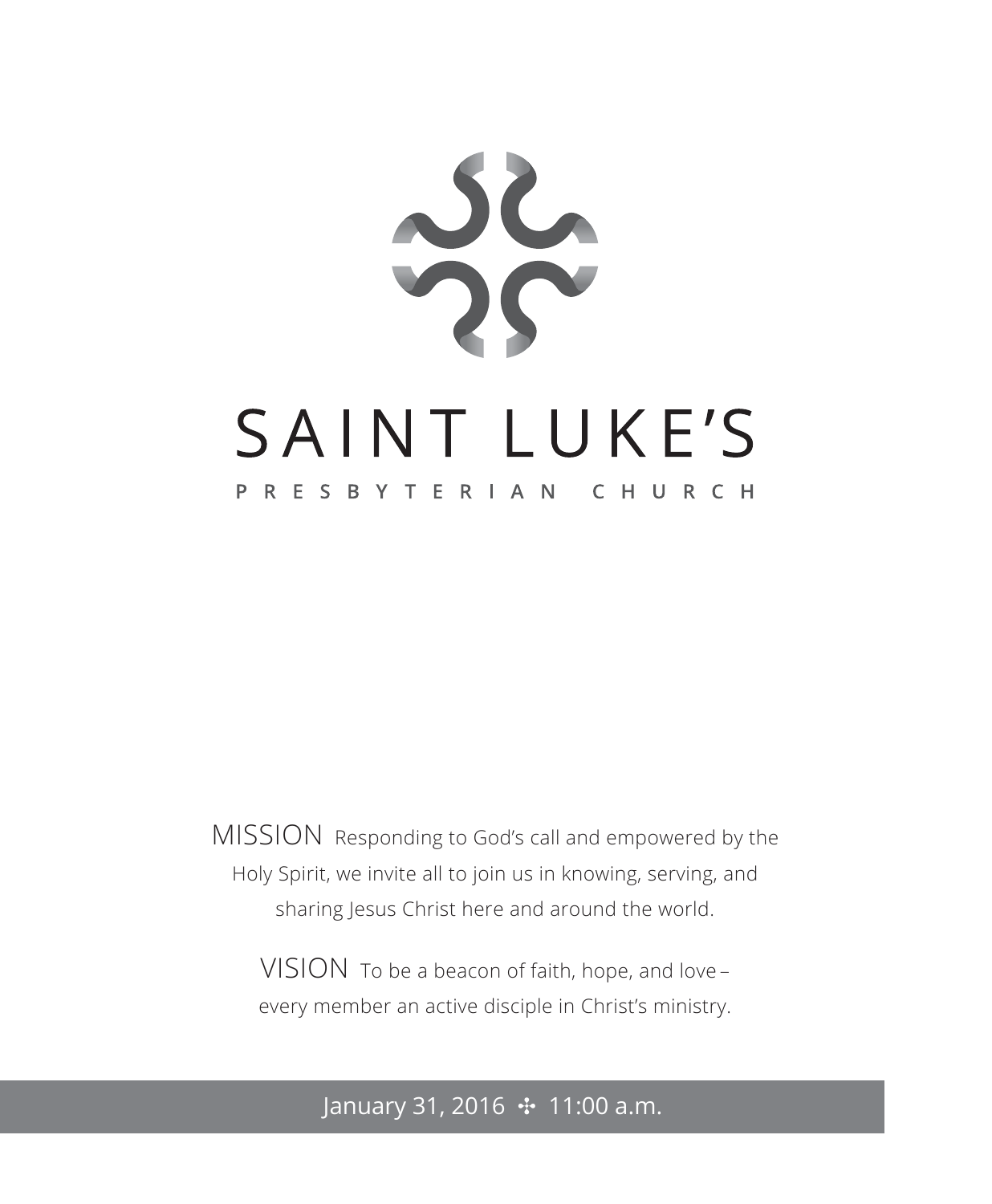

1978 Mount Vernon Road • Dunwoody, Georgia 30338 770.393.1424 • www.slpres.org

### **January 31, 2016**

4th Sunday after Epiphany

**Liturgical Color:** *Green Green is used to represent spiritual growth.* 

*The flowers are given by Shannon and Don Dill in honor of the congregation for showing so much love to our girls for over 20 years*

### **SUNDAY SCHEDULE**

**8:30 a.m.** Chapel Communion Service **9:30 a.m.** Sunday School **11:00 a.m.** Sanctuary Worship Service *Nursery available at all services & Sunday School*

### **SERVING TODAY**

| Acolytes Supervisor, Whitney Samuelson          |
|-------------------------------------------------|
|                                                 |
|                                                 |
| Candle Lighter Caroline Samuelson               |
|                                                 |
| <b>Chancel Guild</b> Stacey Kruse               |
| <b>Continental Breakfast</b> Officer Nominating |
| Committee                                       |
| <b>Greeters</b> McGoldrick Family               |
|                                                 |
| <b>Sound Crew Roby Price</b>                    |
| <b>Ushers.</b> Captains, Kari & Miles Young;    |
| Adam & Heather Grafton                          |

### **WELCOME, GUESTS!**

We are delighted you are worshiping with us!

**DURING** the Welcome, please print the requested information on the Friendship Pad and pass the Friendship Pad down the pew.

**AFTER** the worship service, please visit the welcome table in the Narthex (Sanctuary lobby). A Deacon and an Elder will be on hand to welcome you and answer questions. They will also provide you with a Guest Packet and a loaf of freshlybaked bread.

**FOR MORE** information about our programs, ministries or membership, please contact one of our Pastors at 770.393.1424, or visit our website: slpres.org.

### **THAT ALL MAY WORSHIP**

**A HEARING LOOP** is accessible by switching hearing aids to **T-coil**. **LARGE PRINT HYMNALS** and **BACK CUSHIONS** are available; our ushers are happy to assist you.

**CHILDREN** are a precious part of our church family, and we welcome them in worship. Activity notebooks are available on the back ledges of the sanctuary for preschool and elementary ages. Each week, children are invited to walk up for an age-appropriate message during "Tell Us Our Story." After that time, they may remain in worship, go to child care (PreK and younger), or to learn more about our worship traditions in Faithful Friends (for K, 1st & 2nd grades).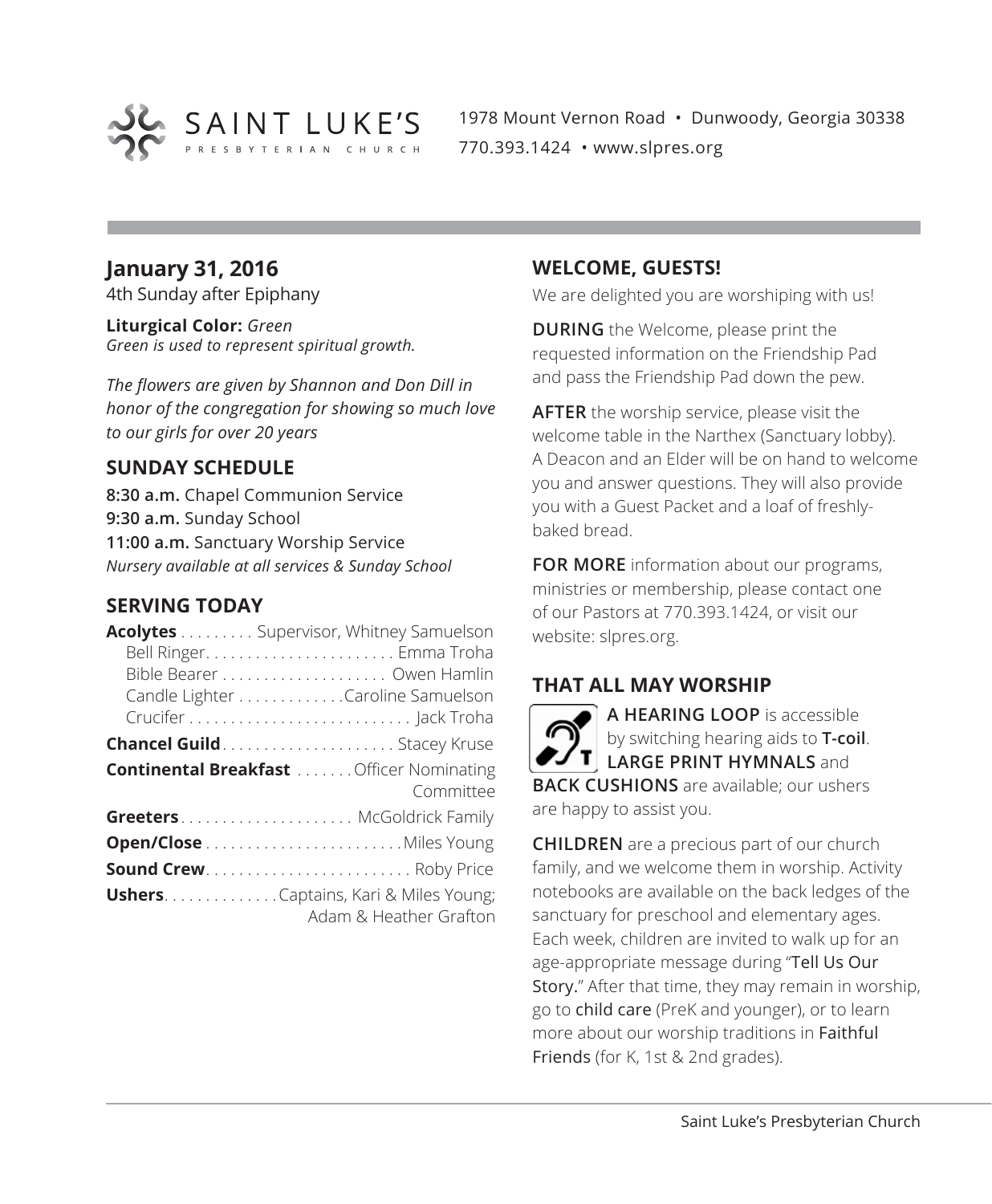### **In Preparation for Worship**

 "Paul's encomium (tribute) of love is one of the loftiest expressions in literature. Its function is to place love, in many of its aspects, in the center of the church's reflection – the location of which is itself symbolic of love's centrality to the life of faith. Love is the absolutely indispensable feature of the believing life; without love, there is no life either in the individual or the community." *J. Paul Sampley*

### **Gathering Prayer**

### **Chiming of the Hour**

**Prelude** Prelude *Dietrich Buxtehude*

### **Welcome & Passing of the Peace**

Leader: May the peace of Christ be with you. **People: And also with you.**

### **Call to Worship** \*

Leader: Our faith and hope are in the Lord.

**People: God is our refuge and our rock!**

Leader: Now faith, hope and love abide.

**People: And the Love of God will never end!**

**All: Let us worship God!**

### \* Hymn #667

**Hymn #667** When Morning Guilds the Skies *LAUDES DOMINI*

### **Call to Confession**  \*

Leader: The Lord be with you. **People: And also with you.**

Leader: Let us pray.

### **Prayer of Confession**  \*

**God our Redeemer, we confess that our lives do not reflect Your glory. You are loving, patient, and kind; we are envious, boastful, and arrogant. You rejoice in the truth; we revel in our wrongdoing. Forgive us, God of grace. Put an end to our selfish ways and teach** us to love one another as You have loved us. For we ask in Jesus' name that You hear this **and the prayers of our heart…** *(time of silent confession)*

Leader: Lord, in Your mercy, **All: Hear our prayer, Amen.**

### **Assurance of Forgiveness** \*

သိုင်း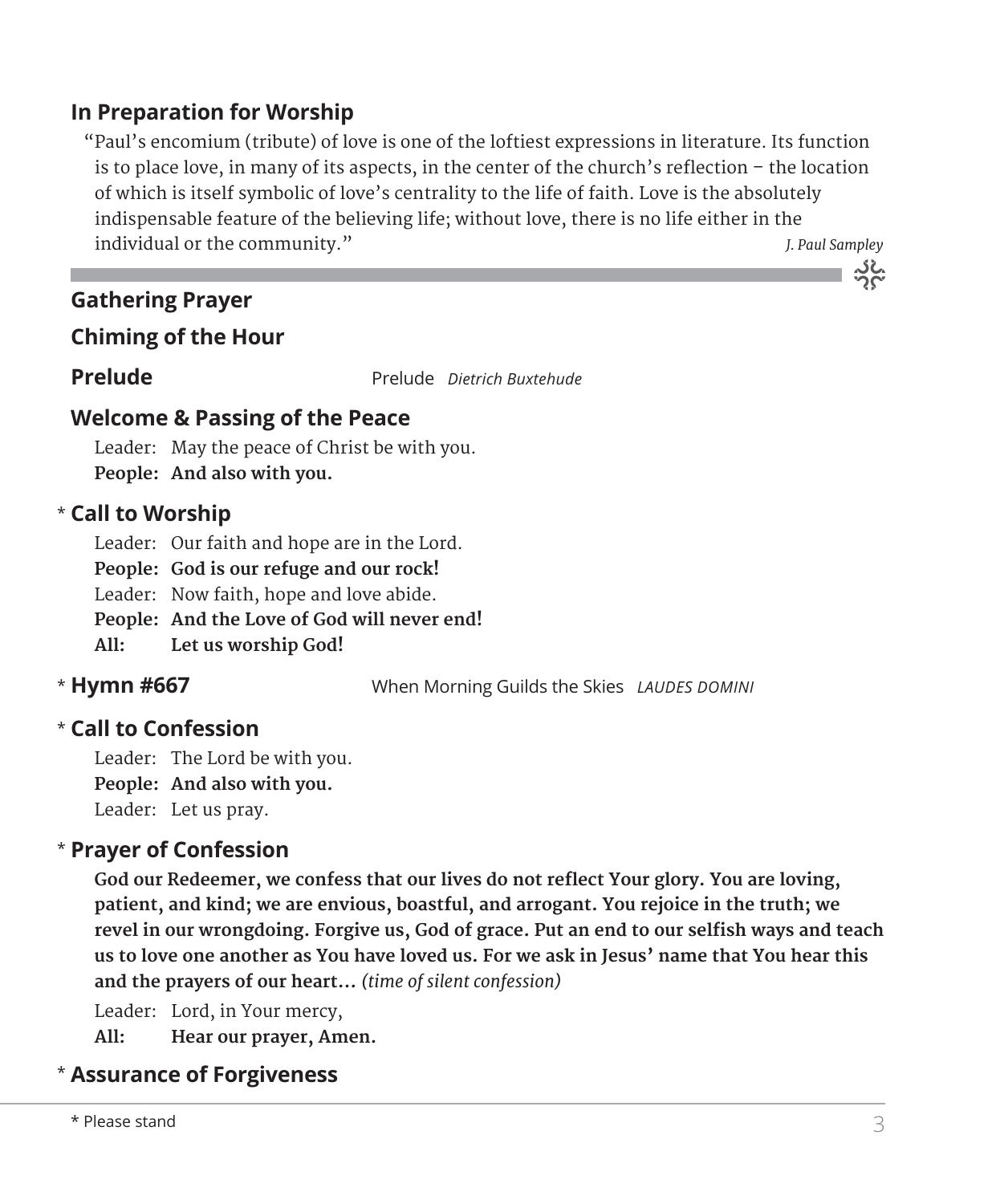### \* Song of Praise

**Song of Praise** Gloria Patri *GREATOREX*

 **Glory be to the Father, and to the Son, and to the Holy Ghost; as it was in the beginning, is now, and ever shall be, world without end. Amen, amen.**

**Tell Us Our Story Catherine Anne Thomas** 

*Parents may take their young children (through PreK) to our nursery, Rm. 121 in Sheppard Hall. Parents of children in K, 1st or 2nd grade may take them to Faithful Friends in The Harbor, Rm. 213.*

### **Morning Prayer & The Lord's Prayer**

 **Our Father Who art in heaven, hallowed be Thy name. Thy kingdom come, Thy will be done, on earth as it is in heaven. Give us this day our daily bread; and forgive us our debts, as we forgive our debtors; and lead us not into temptation, but deliver us from evil. For Thine is the kingdom and the power and the glory, forever. Amen.**



*Choir only:*

Fair are the meadows, fair are the woodlands robed in flowers of blooming spring; Jesus is fairer, Jesus is purer; He makes our sorrowing spirit sing.

Fair is the sunshine, fair is the moonlight, bright the sparkling stars on high;

Jesus shines brighter, Jesus shines purer, than all the angels in the sky.

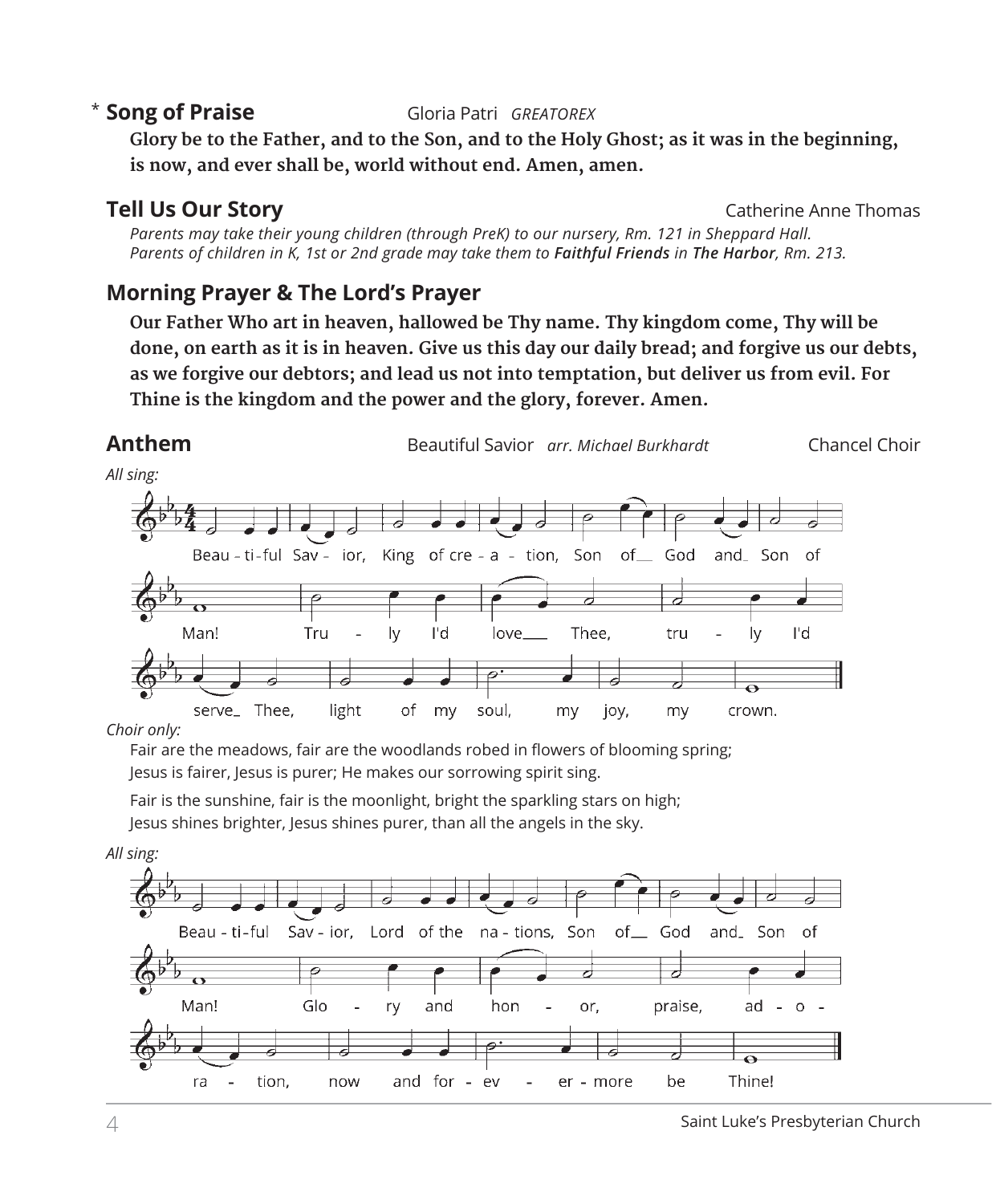| <b>First Lesson</b><br>Leader: The Word of the Lord.<br>People: Thanks be to God.  | Psalm 71:1-6; page 503                                                                                                                                                                                                                                                                                                                                                                                                                                                                                                                                                                                                                                            | Meredith Klein |
|------------------------------------------------------------------------------------|-------------------------------------------------------------------------------------------------------------------------------------------------------------------------------------------------------------------------------------------------------------------------------------------------------------------------------------------------------------------------------------------------------------------------------------------------------------------------------------------------------------------------------------------------------------------------------------------------------------------------------------------------------------------|----------------|
| <b>Second Lesson</b><br>Leader: The Word of the Lord.<br>People: Thanks be to God. | 1 Corinthians 13:1-13; page 164                                                                                                                                                                                                                                                                                                                                                                                                                                                                                                                                                                                                                                   |                |
| Sermon                                                                             | Re-Valuation                                                                                                                                                                                                                                                                                                                                                                                                                                                                                                                                                                                                                                                      | Steve Vance    |
| * Hymn #722                                                                        | Lord, Speak to Me That I May Speak CANONBURY                                                                                                                                                                                                                                                                                                                                                                                                                                                                                                                                                                                                                      |                |
| $*$ Affirmation of Faith<br>Pastor:                                                | Philippians 2:5-11<br>Let us affirm our faith in Jesus Christ, the Son of God.<br>People: "Who, though He was in the form of God, did not regard equality with God as<br>something to be exploited, but emptied Himself, taking the form of a slave,<br>being born in human likeness. And being found in human form, He humbled<br>Himself and became obedient to the point of death — even death on a cross.<br>Therefore, God also highly exalted Him and gave Him the name that is above<br>every name, so that at the name of Jesus every knee should bend, in heaven and<br>on earth, and under the earth, and every tongue should confess that Jesus Christ |                |

**is Lord, to the glory of God the Father." Amen!**

**Offering** Beautiful Savior *Gerre Hancock Giving is a tangible sign of worship. If you give electronically, there is a blue, laminated, 'electronic giving' card in the pew rack to place into the offering plate as it is passed.* 

\* **Song of Thanksgiving** Doxology *REGENT SQUARE*

 **Laud and honor to the Father, laud and honor to the Son, Laud and honor to the Spirit, ever three and ever one: One in might and one in glory while unending ages run!**

### \* **Prayer of Dedication**

| $*$ Hymn #693 | Though I May Speak GIFT OF LOVE |  |
|---------------|---------------------------------|--|
| * Benediction |                                 |  |
| * Postlude    | Fugue and Chaconne Buxtehude    |  |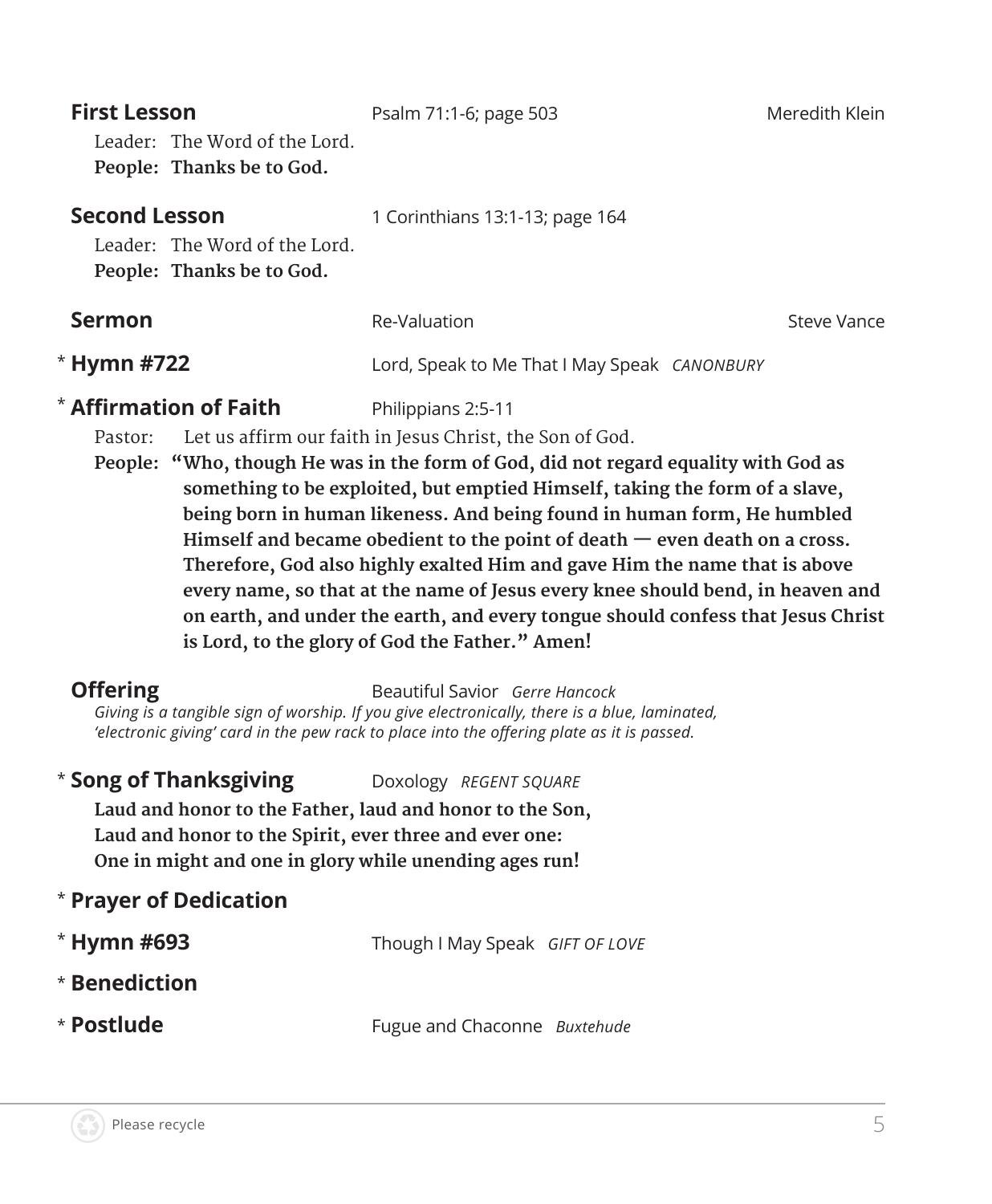# Sunday Spotlights:

**محلی** Session has called a congregational meeting for members of Saint Luke's<br>مح **Presbyterian Church NEXT Sunday, Feb. 7, at 10 a.m. (prior to 11 a.m. Scottish Heritage worship service) in the sanctuary. This is for the purpose of considering and voting upon the recommendation of the Pastor Nominating Committee to call our next Senior Pastor/Head of Staff.**

**JU** TARTAN TROT IS NEXT WEEK: FEB. 6TH! It's almost time to run and celebrate our  $\boldsymbol{R}$  10th year of o'scottish tradition! Proceeds from this event subsidize Saint Luke's youth and outreach events throughout the year. See **TartanTrot.com**: it's not too late to sign up – we will accept race registrations until race day. If you're not a runner, there are still some great ways you can help make this event a success:

**SPONSORS:** Please try to pay your pledge by Race Day. Contact Laura Singley (LauraSingley@att. net) with questions.

**RACE DAY VOLUNTEERS:** It's critical to have 150 volunteers to safely host this event; you don't even have to break a sweat! Email Krissy Williams (kcwills7104@yahoo.com).

**BAKERS:** We are famous in the running world for our awards of baked goods. Please sign up in the lobby. Baked goods can be dropped off at the church anytime on Friday the 5th.

**SPAGHETTI DINNER:** Friday, Feb. 5th from 5 - 7 p.m. in the Great Hall. All are welcome! \$8 at the door; sponsors and thier families are free.

**COURSE VOLUNTEER MEETING:** in Chapel following the Spaghetti Dinner at 6:45 p.m. Please contact Krissy Williams (kcwills7104@yahoo.com) or Christine Crutchfield (gafrog01@hotmail.com) if you cannot attending the meeting.

**CHILDCARE FOR VOLUNTEERS:** Childcare is available for volunteers by reservation only. Contract Catherine Anne Thomas (cathomas@slpres.org) to reserve your spot.

**TOT TROT HAS A NEW START TIME:** 7:50 a.m. in the Manhasset Parking Lot.

**DONATE** your old athletic/running shoes: Saint Luke's Green Team will recycle them for you! Collection boxes are in the lobby.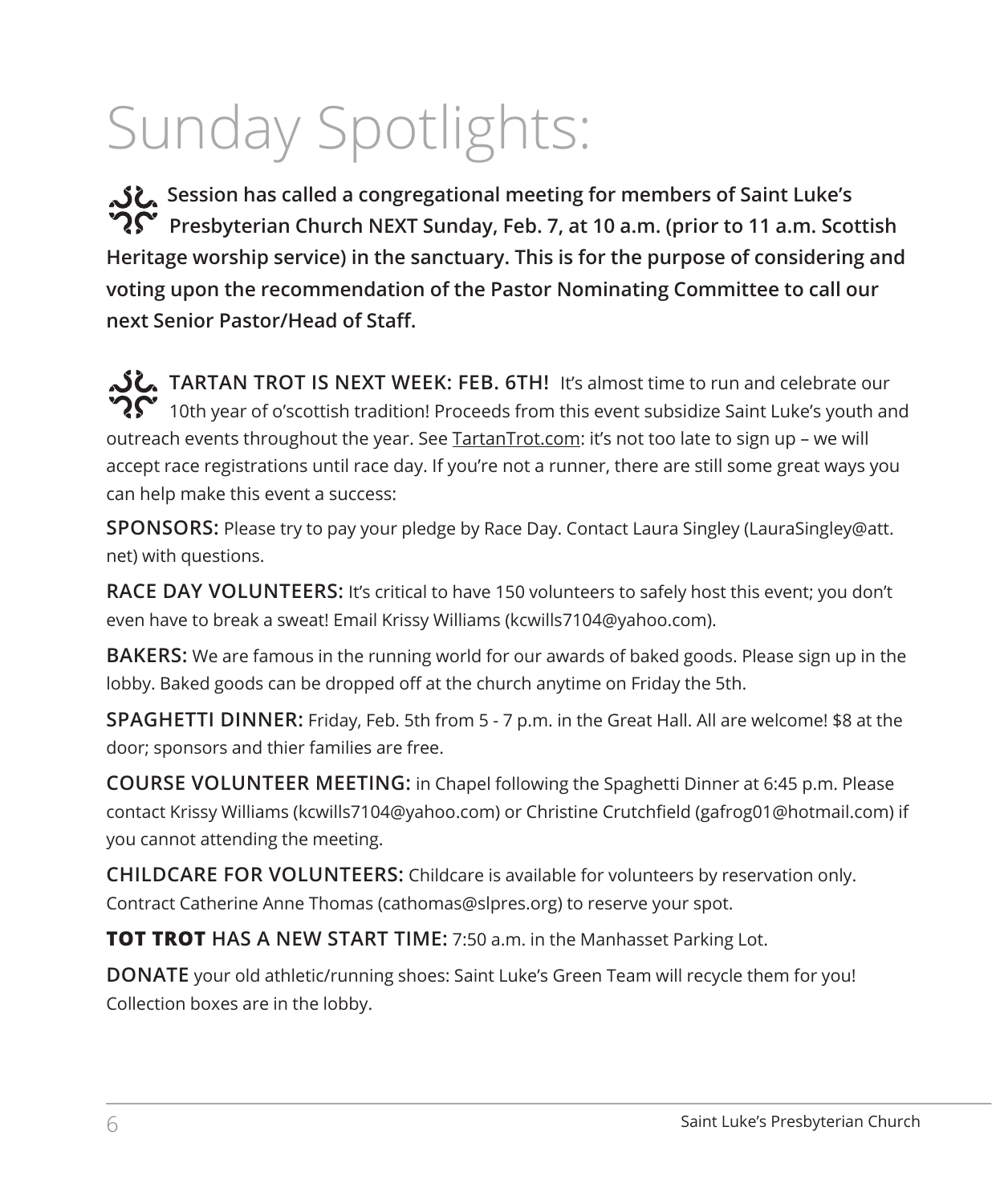### **YOUTH CONNECTION Phil Brown**

philbrown@slpres.org / 770.393.1424 ext. 238

Stay current with Saint Luke's Youth Ministry by signing up for text message updates. Dial 81010 and text:

for High School updates: youth, text **@9th-12thSL** parents, text **@HSparentSL** for Youth Choir updates: text **@choirSL** 

for Middle School updates: youth, text **@6th-8thSL** parents, text **@MSparentSL**

### **Today, Jan. 31st:**

**Sunday School:** 9:30 - 10:30 a.m. **Choir:** 12:15 -1:00 p.m. in the Choir Room **Youth Group:** All youth meet in the Great Hall 5 - 7 p.m. Dinner will be provided and then we'll decorate for the Tartan Trot.

### **Fri.,Feb. 5th:**

 **Tartan Trot Spaghetti Dinner:** There will be a dinner to thank the volunteers and sponsors and we need your help from 4:45 - 7 p.m. Please use this link to sign up to help with dinner: SignUpGenius.com/go/30E0C4FA4AC28A13-tartan

### **March 13th:**

 **Hunger Walk:** Sign up by March 6th for the Saint Luke's Team. Register at http://www. hungerwalkrun.org under 'Presbytery of Greater Atlanta' and join 'Saint Luke's Team'.

## **SPLASH! CHILDREN'S**

**Catherine Anne Thomas** cathomas@slpres.org / 770.393.1424 ext. 228

**FAITHFUL VOLUNTEERS NEEDED!** Our weekly program during the 11:00 worship service, *Faithful Friends*, needs friendly adult volunteers to facilitate a pre-planned lesson with K-2nd Grade kids each week. Please use http://tinyurl.com/SLfaithfulfriends to sign up for a Sunday or two. Thank you!

### **ADULT MINISTRY Shannon Dill**

### shannondill@slpres.org / 770.393.1424 ext. 229

**ADULT SUNDAY SCHOOL** classes meet between the worship services, 9:30-10:30 a.m. Descriptions of current groups are available on our website (slpres.org) or http://bit.ly/ AdultSundaySchool. Please join us!

**FRIDAY MORNING MEN'S BIBLE STUDY**  Fellowship and Bible study every Fri. from 6:40-8:00 a.m. in the Parlor with Dan Joyce.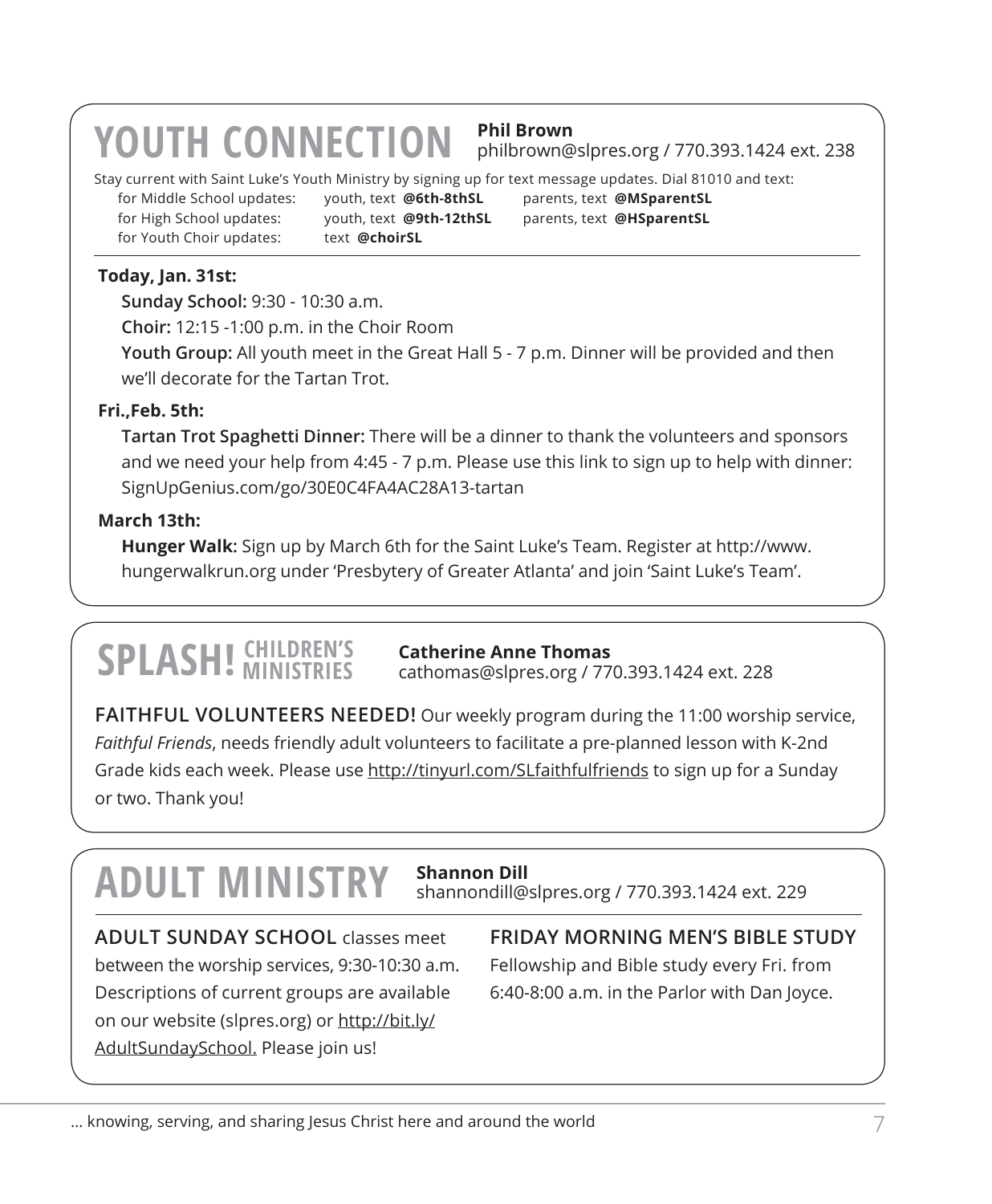**BUILD A HOUSE – BUILD A HOME – CHANGE LIVES!** This year's Habitat house build starts on **Saturday, March 5th** and continues for six more Saturdays, skipping March 26th. Be a part of something really good. Join with volunteers from Dodd-Sterling UMC, Episcopal Cathedral of St. Phillips, Big Bethel AME and Wieuca Road Baptist churches to build a new home for Ms. Ericka Smith, her daughters, Trenise (11) and Charrise (9), and her son, Devion (2). Ms. Smith will be the first member of her family to own a home, a dream soon to be realized as we work along side her and other volunteers on seven Saturdays. Her new address will be 1595 Archer Street SW. Make building a Habitat home a late-breaking resolution for 2016! Look for more details in the weeks ahead. Questions? Talk to any one of the Saint Luke's Habitat Leadership Team members: Daryl Moore, Bill Womack, Diane Markel, Val DeFriece, Nancy Self, Tom McIntosh.

### **3RD YUCATAN PENINSULA MISSION**

**TRIP:** July 10-17, with our friends at Accion Ministries (friendsofaccion.org). This trip is open to adults of all ages and youth (completed 6th grade and up) traveling with at least one parent. Please contact Shannon Dill (770.393.1424 ext. 229) if you are interested in participating or learning more about this unique experience!

### **MISSION TRIP TO THORNWELL:**

**JULY 21 - JULY 23.** More information coming soon. Contact Sally Shelton (770.396.5156 / sshelton@cwtvacations.com) with thoughts or questions.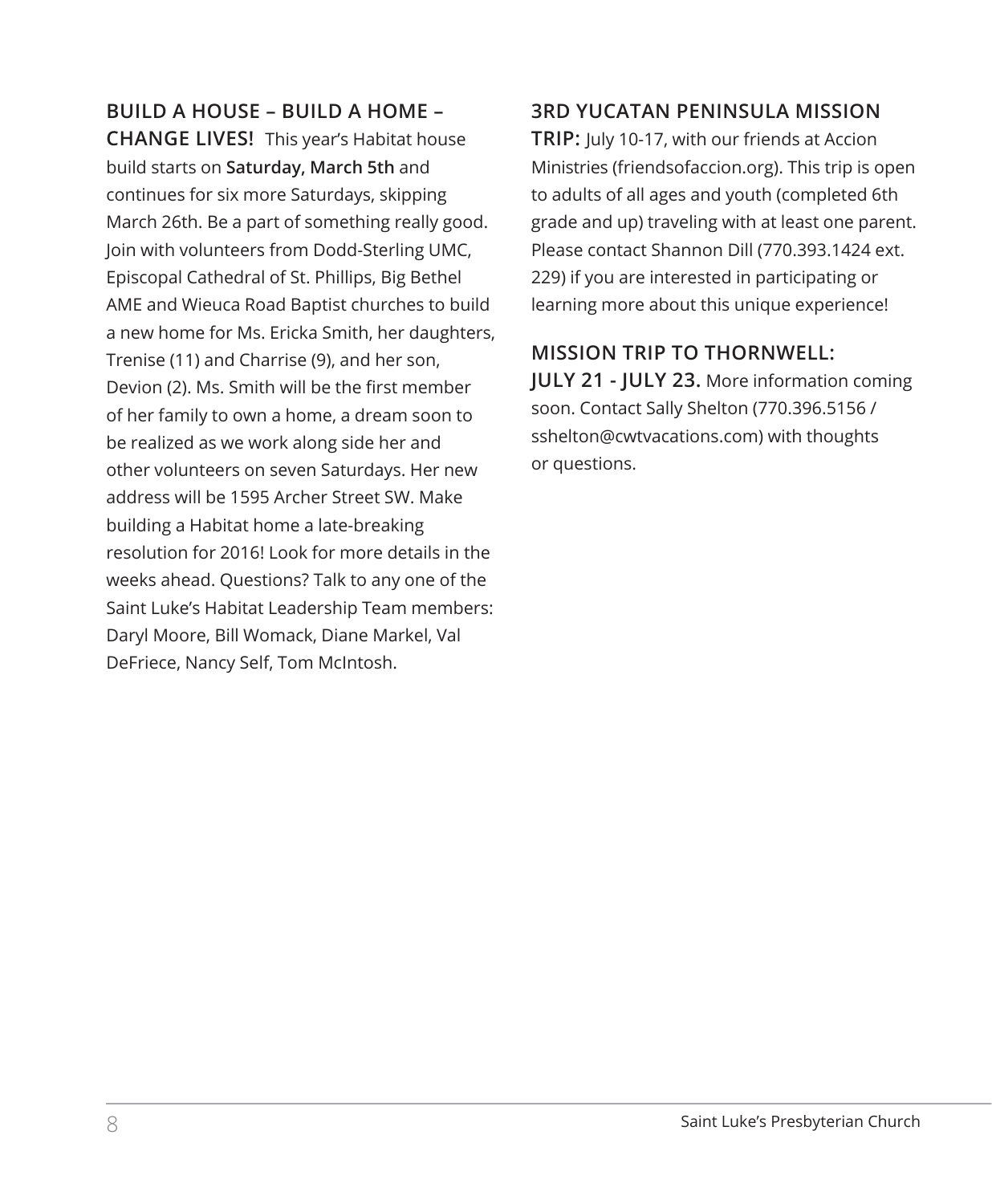**JOIN AIR-GUATEMALA** for a mission trip any week in June! You will be working with Maya farmers in the cool mountains of Guatemala, building brick stoves and planting trees that will improve crops and prevent mudslides. Reserve your space by March 1st. For more info: Anne.Hallum@AIRGuatemala.org

**NO EXPERIENCE NECESSARY** Chairperson needed to receive 'Minute for Missions' requests, communicate them to the Worship Committee for approval (at monthly meeting), provide instructions to presenter, and provide information for the bulletin. Please contact Mary Guerrant 770.455.9493 / atlguerrants@ bellsouth.net.

### **SAINT LUKE'S LITTLE SAINTS (SLLS) PRESCHOOL REGISTRATION**

Our accredited, weekday preschool for Little Saints age 12 months through Pre-K, has a few spots left. Call today: Carol Perry, Director, 770.393.1424 ext. 240 or carolperry@slpres.org. More info is available online at www.slpres.org

**WEDNESDAY NIGHT FEAST** Wednesday evenings are a great time to reconnect with your church family and recharge your spirit! See a Feast brochure for the full schedule, menu, and class descriptions. If you haven't already registered, use the blue pew card on Sun. to register your choices for the upcoming Wed. Call Sally or Liz in the church office (770.393.1424) with questions or last-minute reservations.) This semester, the adult and youth classes are discussing other religions.

**WOMEN'S RETREAT** The Saint Luke's annual Women's Retreat will be March 4-6 at the Dillard House in Dillard, GA. Registration is open and space is limited! Contact Christy Keohane (678.595.7741) or Shannon Dill (770.393.1424, ext. 229) with any questions. Registration forms are in the church office, in the lobby, or at http:// slpres.org/2016-womens-retreat-will-be-heresoon/ . **Sign up by February 4th to get the discounted price!**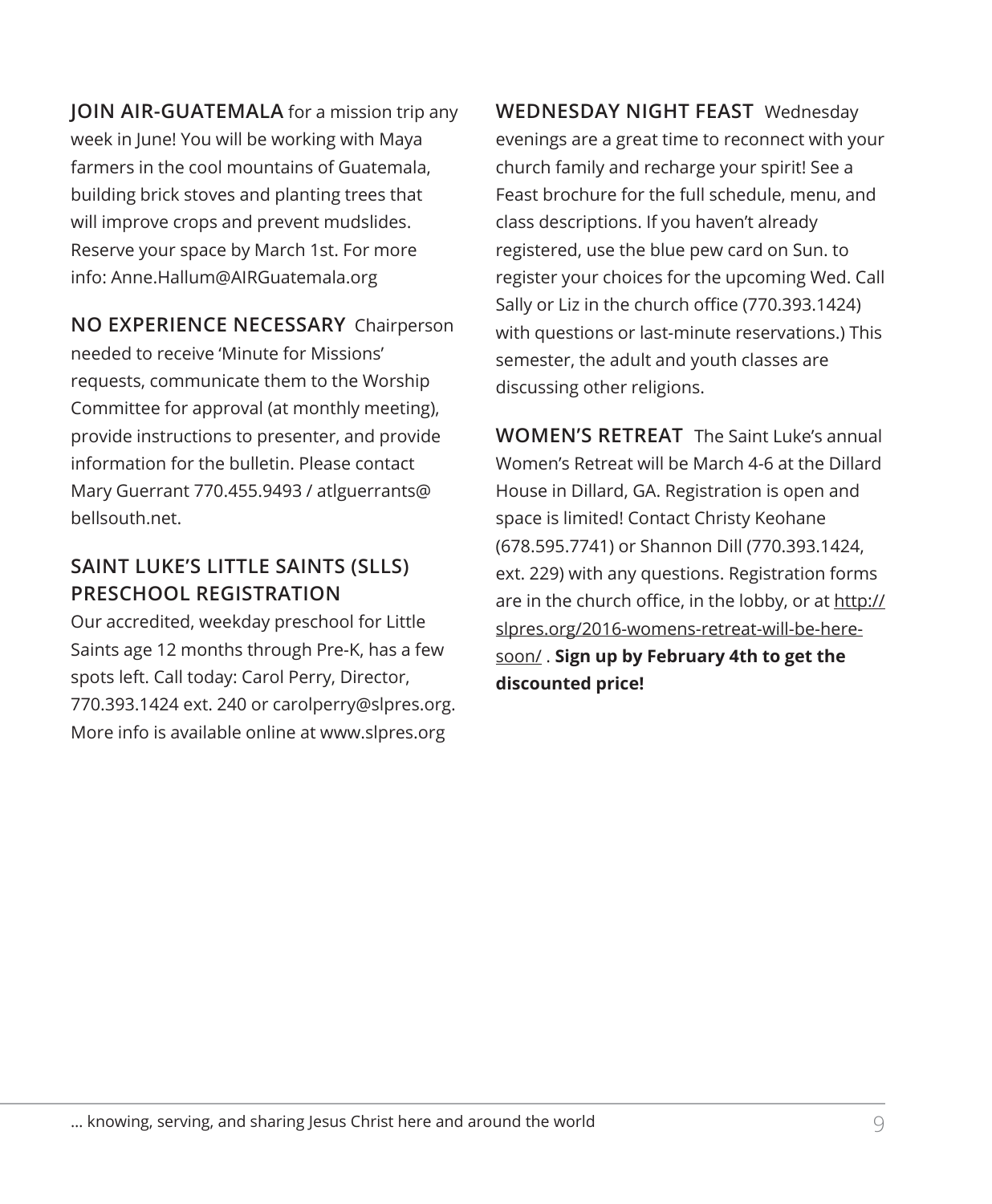**SEND SOME LOVE** Valentine Boxes are being prepared by our Presbyterian Women for our college students, military family members, and homebound members. Please submit names and addresses to Liz Catlett (LizCatlett@slpres. org) in the church office by **Wed., Feb. 3rd**. You can help by donating candy, snack foods and/or money for postage in the box in the parlor by Feb. 7th. Individually wrapped, home-baked goods can be brought to the Session room Feb. 8th and 9th (by 10 a.m.). For more information, contact Jan Slater at janetslater13@aol.com or Sandra Clay at sandrabclay@comcast.net.

### **SEEKING NEW OFFICERS FOR SESSION**

**& DIACONATE** The Officer Nominating Committee (ONC) is developing a slate of nominees to serve as Deacons and Elders, and we need *your* suggestions. Please use the member recommendation form in the Lobby to submit names or contact Elders Rob Price and Chip Williams, co-chairs of the ONC.

**SANCTUARY FLOWERS** Underwrite the floral arrangement used at an 11:00 a.m. service. Select a date meaningful to you and dedicate your gift in honor or in memory of someone. Sign-up on the main bulletin board in the lobby. \$80. Contact Leslie Hamlin: laowen@hotmail.com / 404.232.5663.

### **MARRIAGE ENRICHMENT GROUP (MEG)**

Our next meeting is March 6. Contact Christine & Bob Crutchfield for more info: 770.364.8079 / Gafrog01@hotmail.com.

### **START YOUR VALENTINE'S DAY**

**WEEKEND** by 'Rocking to Rebuild Lives' at Journey Men's Shelter! Join us Fri., Feb. 12 at The Masquerade for live music from The Vivid Things. Register at http://tinyurl.com/ GivingRocks2016 and join us for a rocking night of music with a mission. \$50 admission includes food and live music, with proceeds to benefit the shelter. Contact Rebecca Arayan at 404.316.5305 or development@journeyshelter. org with any questions.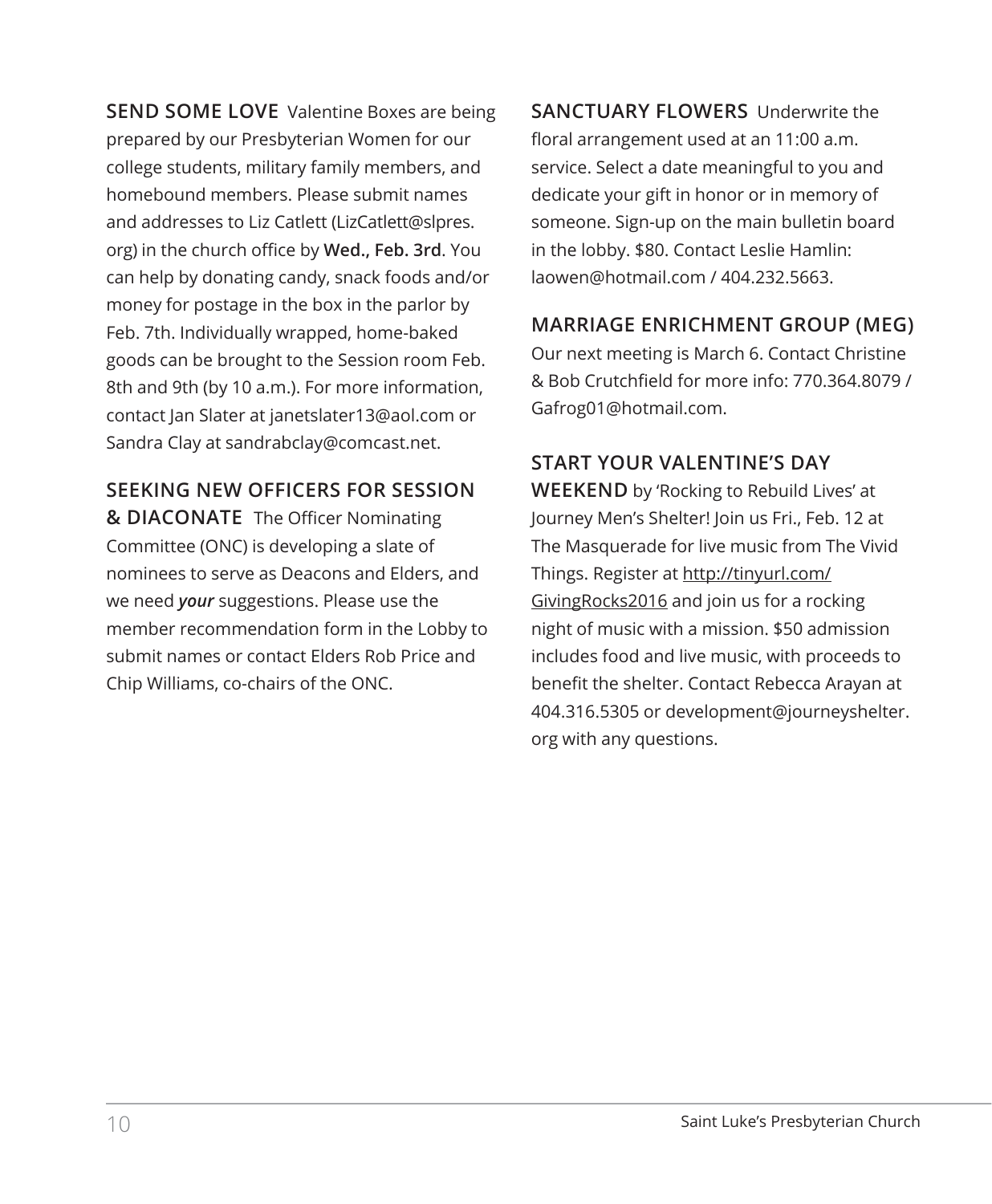### **DO YOU HAVE DIFFICULTY HEARING CLEARLY IN THE SANCTUARY?**

If so, we have a solution for you. When the sanctuary was designed our building committee opted for hard surfaces to create an ideal environment for music – and it worked. The only problem is that the spoken voice reverberates off of the hard surfaces. Numerous attempts to enhance verbal hearing through electronic means and by adding sound-absorbing surfaces to the side walls have helped somewhat, but the problem still exists.

Recently we have installed a technology called a "Hearing Loop" which has been used successfully in Europe for years and is now catching on in the U.S. Wire loops installed under the pews in the main level and the choir loft, used with a device containing a telecoil make it possible to hear the spoken word exactly as it is spoken, thus eliminating the overlapping echo.

We have replaced the old analog receivers with ten telecoil receivers which can be used with standard ear buds, such as those used with iPhones and iPods, to deliver clear sound to both ears. We encourage you to bring your own ear buds or to purchase one from the basket for \$1 and try out the Hearing Loop system. For those who have hearing aids, most recent digital hearing aids have telecoils that need to be activated by your audiologist, and can be easily switched on for use in the sanctuary.



 This technology is spreading to theaters, museums and other public facilities where hearing is difficult. You can recognize those facilities by the telecoil symbol shown here. You can acquire your own receiver for \$100 by contacting Roby Price (robyprice@slpres.org / 770.393.1424, ext. 244).